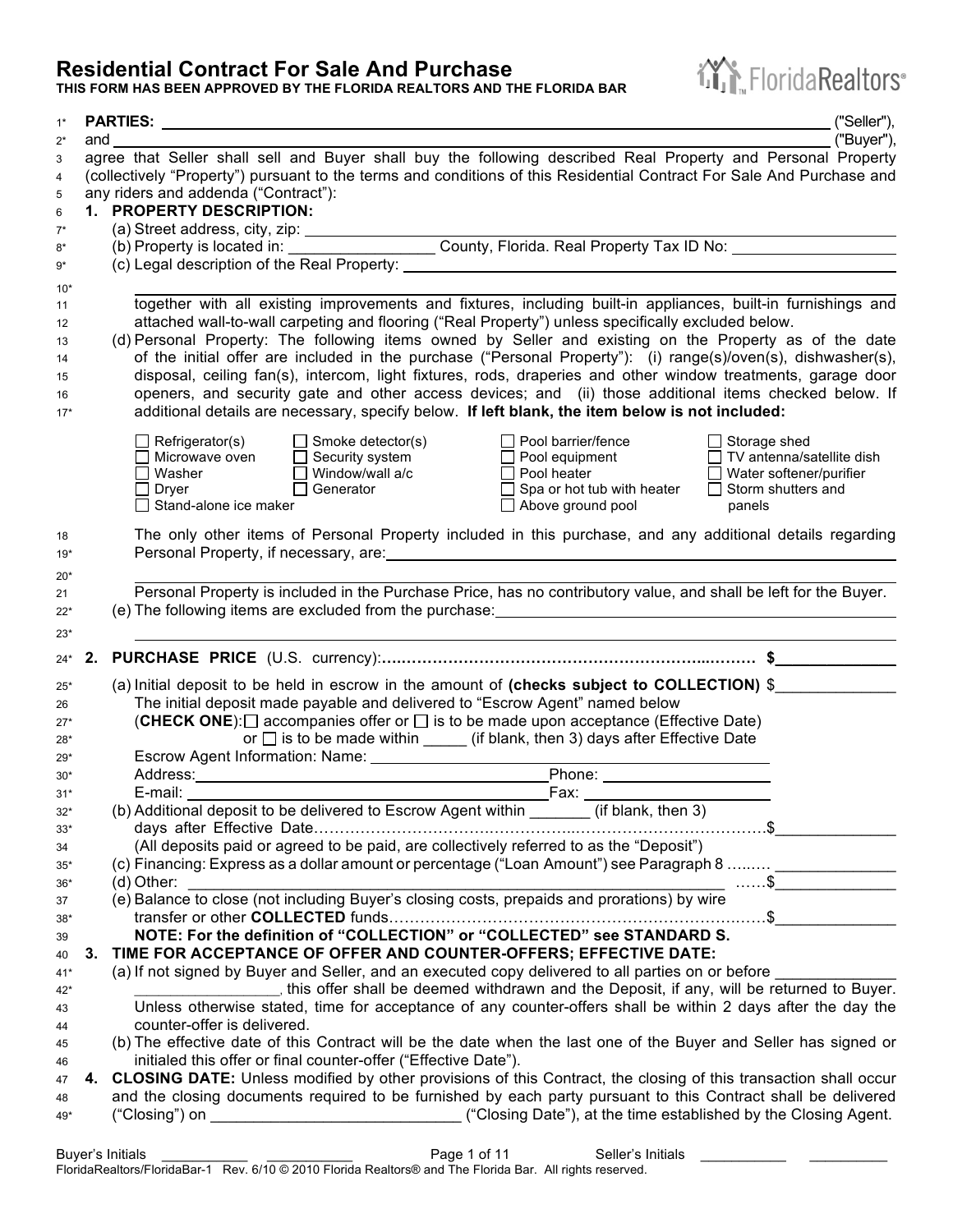## **5. EXTENSION OF CLOSING DATE:**

- (a) If Closing funds from Buyer's lender(s) are not available at time of Closing due to Truth In Lending Act (TILA) notice requirements, Closing shall be extended for such period necessary to satisfy TILA notice requirements, not to exceed 7 days.
- (b) If extreme weather or other condition or event constituting "Force Majeure" (see STANDARD G) causes: (i) disruption of utilities or other services essential for Closing, or (ii) Hazard, Wind, Flood or Homeowners' insurance, to become unavailable prior to Closing, Closing will be extended a reasonable time up to 3 days
- after restoration of utilities and other services essential to Closing, and availability of applicable Hazard, Wind, Flood or Homeowners' insurance. If restoration of such utilities or services and availability of insurance has not 59\* occurred within \_\_\_\_\_\_\_ (if left blank, 14) days after Closing Date, then either party may terminate this Contract by delivering written notice to the other party, and Buyer shall be refunded the Deposit, thereby
- releasing Buyer and Seller from all further obligations under this Contract. **6. OCCUPANCY AND POSSESSION:** Unless otherwise stated herein, Seller shall, at Closing, have removed all personal items and trash from the Property and shall deliver occupancy and possession, along with all keys, garage door openers, access devices and codes, as applicable, to Buyer. If Property is intended to be rented or occupied beyond Closing, the fact and terms thereof and the tenant(s) or occupants shall be disclosed pursuant to STANDARD D. If occupancy is to be delivered before Closing, Buyer assumes all risks of loss to Property from date of occupancy, shall be responsible and liable for maintenance from that date, and shall be deemed to have accepted Property in its existing condition as of time of taking occupancy, except with respect to any items identified by Buyer pursuant to Paragraph 12 prior to taking occupancy which require repair, replacement, treatment or remedy.
- 71<sup>\*</sup> **7. ASSIGNABILITY:** (CHECK ONE) Buyer  $\Box$  may assign and thereby be released from any further liability  $72^*$  under this Contract;  $\Box$  may assign but not be released from liability under this Contract; or  $\Box$  may not assign this Contract.

#### **8. FINANCING:**

#### **FINANCING**

- $76*$   $\Box$  (a) Buyer will pay cash or may obtain a loan for the purchase of the Property. There is no financing contingency to Buyer's obligation to close.
- $78^*$   $\Box$  (b) This Contract is contingent upon Buyer obtaining a written loan commitment for a  $\Box$  conventional  $\Box$  FHA  $79^*$   $\Box$  VA loan on the following terms within  $\Box$  (if blank, then 30) days after Effective Date ("Loan 80<sup>\*</sup> Commitment Date") for: (CHECK ONE):  $\Box$  fixed,  $\Box$  adjustable,  $\Box$  fixed or adjustable rate loan in 81<sup>\*</sup> the principal amount of \$  $\qquad \qquad$  or  $\qquad \qquad$  % of the Purchase Price, at an initial interest rate 82\* not to exceed \_\_\_\_\_\_\_ % (if blank, then prevailing rate based upon Buyer's creditworthiness), and for a 83\* term of years ("Financing").
- 84\* Buyer will make mortgage loan application for the Financing within \_\_\_\_\_\_\_ (if blank, then 5) days after Effective Date and use good faith and diligent effort to obtain a written loan commitment for the Financing ("Loan Commitment") and close this Contract. Buyer shall keep Seller and Broker fully informed about 87 the status of mortgage loan application and Loan Commitment and authorizes Buyer's mortgage broker and Buyer's lender to disclose such status and progress to Seller and Broker.
- 89 If Buyer does not receive Loan Commitment, then Buyer may terminate this Contract by delivering written notice to Seller, and the Deposit shall be refunded to Buyer, thereby releasing Buyer and Seller from all further obligations under this Contract.
- 92 If Buyer does not deliver written notice to Seller of receipt of Loan Commitment or Buyer's written waiver of this financing contingency, then after Loan Commitment Date Seller may terminate this Contract by delivering written notice to Buyer and the Deposit shall be refunded to Buyer, thereby releasing Buyer and Seller from all further obligations under this Contract.
- If Buyer delivers written notice of receipt of Loan Commitment to Seller and this Contract does not thereafter close, the Deposit shall be paid to Seller unless failure to close is due to: (1) Seller's default; (2) Property related conditions of the Loan Commitment have not been met (except when such conditions are waived by other provisions of this Contract); (3) appraisal of the Property obtained by Buyer's lender is insufficient to meet terms of the Loan Commitment; or (4) the loan is not funded due to financial failure of Buyer's lender, in which event(s) the Deposit shall be returned to Buyer, thereby releasing Buyer and Seller from all further obligations under this Contract.
- $103^*$   $\Box$  (c) Assumption of existing mortgage (see rider for terms).
- $104^*$   $\Box$  (d) Purchase money note and mortgage to Seller (see riders; addenda; or special clauses for terms).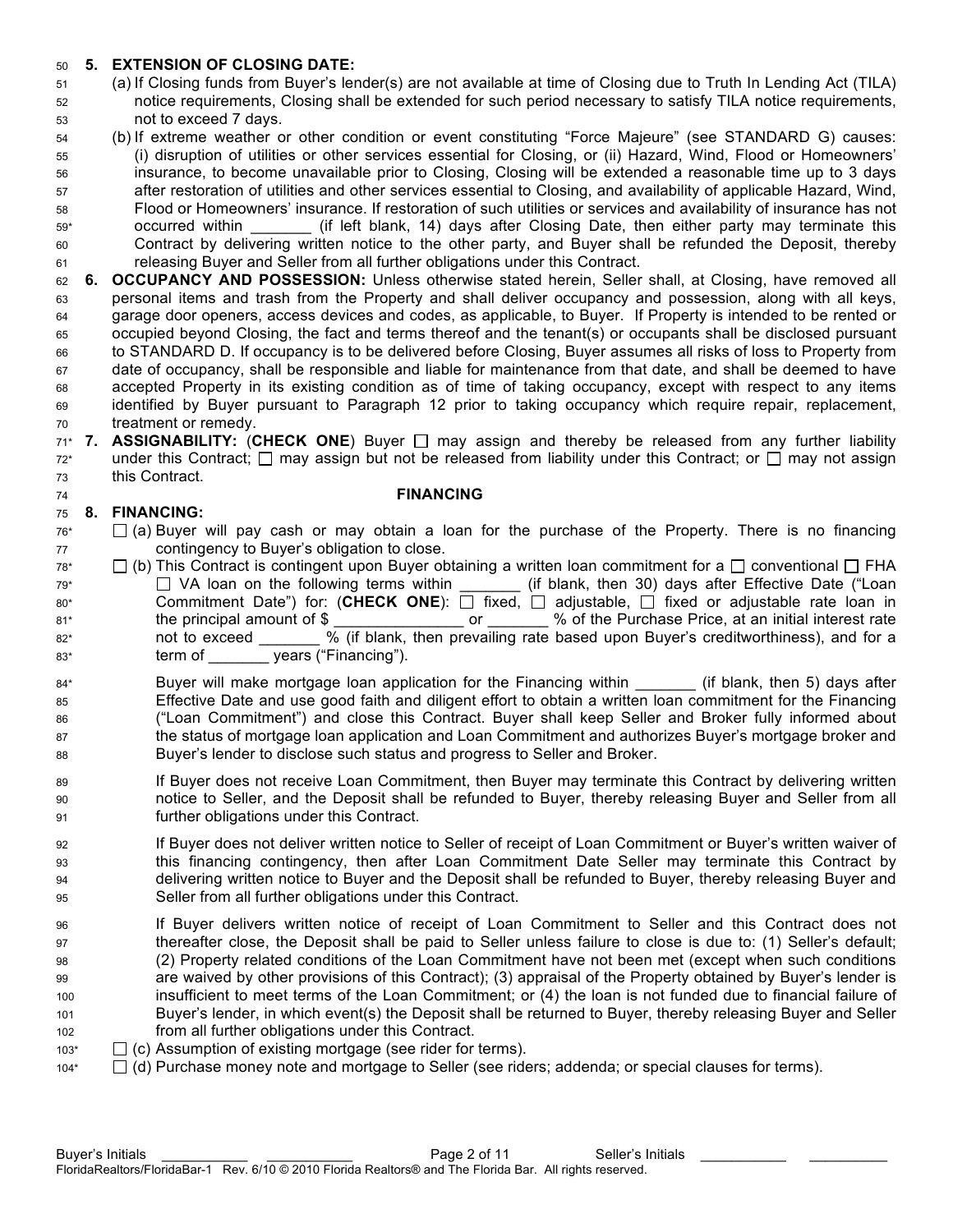| $107*$ | (a) COSTS TO BE PAID BY SELLER:                                                                                      |
|--------|----------------------------------------------------------------------------------------------------------------------|
|        | • Documentary stamp taxes and surtax on deed, if any<br>• HOA/Condominium Association estoppel fees                  |
|        | • Owner's Policy and Charges (if Paragraph 9(c)(i) is checked)<br>• Recording and other fees needed to cure title    |
|        | • Title search charges (if Paragraph 9(c)(iii) is checked)<br>· Seller's attorneys' fees                             |
|        | $\cdot$ Other: $\_$                                                                                                  |
| 108    | Seller will pay the following amounts/percentages of the Purchase Price for the following costs and expenses:        |
| 109*   |                                                                                                                      |
| 110    | Limit"); and                                                                                                         |
| $111*$ | (ii) up to $$$                                                                                                       |
| 112    | Repair Limit"); and                                                                                                  |
| $113*$ | (iii) up to \$                                                                                                       |
| 114    | or expired building permits and obtaining required building permits for any existing improvement for which a         |
| 115    | permit was not obtained ("Permit Limit").                                                                            |
| 116    | If, prior to Closing, Seller is unable to meet the Maintenance Requirement as required by Paragraph 11 or            |
| 117    | the repairs, replacements, treatments or permitting as required by Paragraph 12, then, sums equal to 125% of         |
| 118    | estimated costs to complete the applicable item(s) (but, not in excess of applicable General Repair, WDO             |
| 119    | Repair, and Permit Limits set forth above, if any) shall be escrowed at Closing. If actual cost of required          |
| 120    | repairs, replacements, treatment or permitting exceed applicable escrowed amounts, Seller shall pay such             |
| 121    | actual costs (but, not in excess of applicable General Repair, WDO Repair, and Permit Limits set forth above).       |
| 122    | Any unused portion of escrowed amount(s) shall be returned to Seller.                                                |
| $123*$ | (b) COSTS TO BE PAID BY BUYER:                                                                                       |
|        | • Taxes and recording fees on notes and mortgages<br>• Loan expenses                                                 |
|        | • Recording fees for deed and financing statements<br>• Appraisal fees                                               |
|        | • Owner's Policy and Charges (if Paragraph 9(c)(ii) is checked)<br>• Buyer's Inspections                             |
|        | • Survey (and elevation certification, if required)<br>• Buyer's attorneys' fees                                     |
|        | • Lender's title policy and endorsements<br>• All property related insurance                                         |
|        | • HOA/Condominium Association application/transfer fees                                                              |
|        | • Other:                                                                                                             |
|        | (c) TITLE EVIDENCE AND INSURANCE: At least ______ (if blank, then 5) days prior to Closing Date, a title             |
| $124*$ | insurance commitment issued by a Florida licensed title insurer, with legible copies of instruments listed as        |
| 125    | exceptions attached thereto ("Title Commitment") and, after Closing, an owner's policy of title insurance (see       |
| 126    | STANDARD A for terms) shall be obtained and delivered to Buyer. If Seller has an owner's policy of title             |
| 127    |                                                                                                                      |
| 128    | insurance covering the Real Property, a copy shall be furnished to Buyer and Closing Agent within 5 days after       |
| 129    | Effective Date. The owner's title policy premium and charges for owner's policy endorsements, title search,          |
| 130    | and closing services (collectively, "Owner's Policy and Charges") shall be paid, as set forth below                  |
| 131    | (CHECK ONE):                                                                                                         |
| $132*$ | $\Box$ (i) Seller will designate Closing Agent and pay for Owner's Policy and Charges (but not including charges     |
| 133    | for closing services related to Buyer's lender's policy and endorsements and loan closing, which amounts             |
| 134    | shall be paid by Buyer to Closing Agent or such other provider(s) as Buyer may select); or                           |
| 135*   | $\Box$ (ii) Buyer will designate Closing Agent and pay for Owner's Policy and Charges and charges for closing        |
| 136    | services related to Buyer's lender's policy, endorsements, and loan closing; or                                      |
| $137*$ | $\Box$ (iii) [MIAMI-DADE/BROWARD REGIONAL PROVISION]: Seller will furnish a copy of a prior owner's policy           |
| 138    | of title insurance or other evidence of title and pay fees for: (A) a continuation or update of such title evidence, |
| 139    | which is acceptable to Buyer's title insurance underwriter for reissue of coverage; (B) tax search; and              |
| 140    | (C) municipal lien search. Buyer shall obtain and pay for post-Closing continuation and premium for Buyer's          |
| 141    | owner's policy, and if applicable, Buyer's lender's policy. Seller shall not be obligated to pay more than           |
| $142*$ | (if blank, \$200.00) for abstract continuation or title search ordered or performed by Closing<br>\$                 |
| 143    | Agent.                                                                                                               |
| 144    | (d) SURVEY: At least 5 days prior to Closing, Buyer may, at Buyer's expense, have the Real Property surveyed         |
| 145    | and certified by a registered Florida surveyor ("Survey"). If Seller has a survey covering the Real Property, a      |
| 146    | copy shall be furnished to Buyer and Closing Agent within 5 days after Effective Date.                               |
| $147*$ | (e) HOME WARRANTY: At Closing, □ Buyer □ Seller □ N/A will pay for a home warranty plan issued by                    |
| $148*$ | at a cost not to exceed \$<br><b>Example 2.</b> A home                                                               |
| 149    | warranty plan provides for repair or replacement of many of a home's mechanical systems and major built-in           |
| 150    | appliances in the event of breakdown due to normal wear and tear during the agreement's warranty period.             |
| 151    | (f) SPECIAL ASSESSMENTS: At Closing, Seller will pay: (i) the full amount of liens imposed by a public body          |
| 152    | ("public body" does not include a Condominium or Homeowner's Association) that are certified, confirmed and          |
| 153    | ratified before Closing; and (ii) the amount of the public body's most recent estimate or assessment for an          |

105 **CLOSING COSTS, FEES AND CHARGES**

106 **9. CLOSING COSTS; TITLE INSURANCE; SURVEY; HOME WARRANTY; SPECIAL ASSESSMENTS:**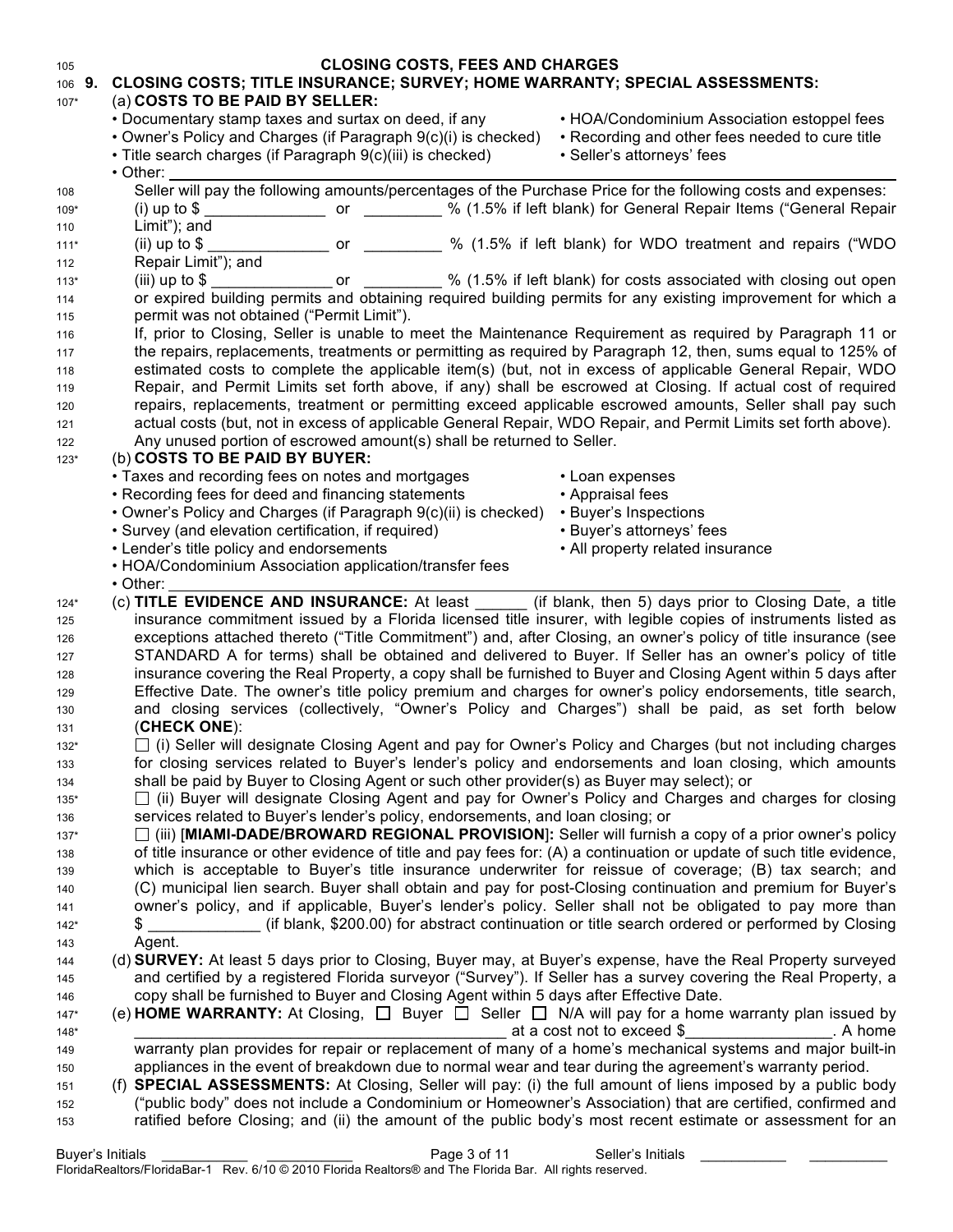| 154<br>155 | improvement which is substantially complete as of Effective Date, but that has not resulted in a lien being<br>imposed on the Property before Closing. Buyer will pay all other assessments. If special assessments may           |  |
|------------|-----------------------------------------------------------------------------------------------------------------------------------------------------------------------------------------------------------------------------------|--|
| 156        | be paid in installments (CHECK ONE):                                                                                                                                                                                              |  |
| $157*$     | $\Box$ (a) Seller shall pay installments due prior to Closing and Buyer shall pay installments due after                                                                                                                          |  |
| 158        | Closing. Installments prepaid or due for the year of Closing shall be prorated.                                                                                                                                                   |  |
| $159*$     | (b) Seller shall pay the assessment(s) in full prior to or at the time of Closing.                                                                                                                                                |  |
| 160        | IF NEITHER BOX IS CHECKED, THEN OPTION (a) SHALL BE DEEMED SELECTED.                                                                                                                                                              |  |
| 161        | This Paragraph 9(f) shall not apply to a special benefit tax lien imposed by a community development district                                                                                                                     |  |
| 162        | (CDD) pursuant to Chapter 190 F.S. which lien shall be treated as an ad valorem tax and prorated pursuant to                                                                                                                      |  |
| 163        | STANDARD K.<br><b>DISCLOSURES</b>                                                                                                                                                                                                 |  |
| 164        | 10. DISCLOSURES:                                                                                                                                                                                                                  |  |
| 165        |                                                                                                                                                                                                                                   |  |
| 166        | (a) RADON GAS: Radon is a naturally occurring radioactive gas that, when it is accumulated in a building in                                                                                                                       |  |
| 167        | sufficient quantities, may present health risks to persons who are exposed to it over time. Levels of radon that<br>exceed federal and state guidelines have been found in buildings in Florida. Additional information regarding |  |
| 168        | radon and radon testing may be obtained from your county health department.                                                                                                                                                       |  |
| 169        | (b) PERMITS DISCLOSURE: Except as may have been disclosed by Seller to Buyer in a written disclosure,                                                                                                                             |  |
| 170        | Seller does not know of any improvements made to the Property which were made without required                                                                                                                                    |  |
| 171        | permits or made pursuant to permits which have not been properly closed.                                                                                                                                                          |  |
| 172        | (c) MOLD: Mold is naturally occurring and may cause health risks or damage to property. If Buyer is concerned or                                                                                                                  |  |
| 173        | desires additional information regarding mold, Buyer should contact an appropriate professional.                                                                                                                                  |  |
| 174        | (d) FLOOD ZONE; ELEVATION CERTIFICATION: Buyer is advised to verify by elevation certificate which flood                                                                                                                          |  |
| 175        | zone the Property is in, whether flood insurance is required by Buyer's lender, and what restrictions apply to                                                                                                                    |  |
| 176<br>177 | improving the Property and rebuilding in the event of casualty. If Property is in a "Special Flood Hazard Area"                                                                                                                   |  |
| 178        | or "Coastal High Hazard Area" and finished floor elevation is below minimum flood elevation, Buyer may                                                                                                                            |  |
| 179        | terminate this Contract by delivering written notice to Seller within 20 days after Effective Date, failing which                                                                                                                 |  |
| 180        | Buyer accepts existing elevation of buildings and flood zone designation of Property.                                                                                                                                             |  |
| 181        | (e) ENERGY BROCHURE: Buyer acknowledges receipt of Florida Energy-Efficiency Rating Information Brochure                                                                                                                          |  |
| 182        | required by Section 553.996, F.S.                                                                                                                                                                                                 |  |
| 183        | (f) LEAD-BASED PAINT: If Property includes pre-1978 residential housing, a lead-based paint rider is                                                                                                                              |  |
| 184        | mandatory.                                                                                                                                                                                                                        |  |
| 185        | (g) HOMEOWNERS' ASSOCIATION/COMMUNITY DISCLOSURE: BUYER SHOULD NOT EXECUTE THIS                                                                                                                                                   |  |
| 186        | <b>CONTRACT</b><br><b>UNTIL</b><br><b>BUYER</b><br><b>HAS</b><br><b>RECEIVED</b><br><b>AND</b><br><b>READ</b><br><b>THE</b><br><b>HOMEOWNERS'</b>                                                                                 |  |
| 187        | ASSOCIATION/COMMUNITY DISCLOSURE, IF APPLICABLE.                                                                                                                                                                                  |  |
| 188        | (h) PROPERTY TAX DISCLOSURE SUMMARY: BUYER SHOULD NOT RELY ON THE SELLER'S CURRENT                                                                                                                                                |  |
| 189        | PROPERTY TAXES AS THE AMOUNT OF PROPERTY TAXES THAT THE BUYER MAY BE OBLIGATED                                                                                                                                                    |  |
| 190        | TO PAY IN THE YEAR SUBSEQUENT TO PURCHASE. A CHANGE OF OWNERSHIP OR PROPERTY                                                                                                                                                      |  |
| 191        | <b>IMPROVEMENTS TRIGGERS REASSESSMENTS OF THE PROPERTY THAT COULD RESULT IN HIGHER</b>                                                                                                                                            |  |
| 192        | PROPERTY TAXES. IF YOU HAVE ANY QUESTIONS CONCERNING VALUATION, CONTACT THE                                                                                                                                                       |  |
| 193        | COUNTY PROPERTY APPRAISER'S OFFICE FOR INFORMATION.                                                                                                                                                                               |  |
| 194        | (i) TAX WITHHOLDING: If Seller is a "foreign person" as defined by the Foreign Investment in Real Property Tax                                                                                                                    |  |
| 195        | Act ("FIRPTA"), Buyer and Seller will comply with FIRPTA, which may require Seller to provide additional cash                                                                                                                     |  |
| 196        | at Closing.                                                                                                                                                                                                                       |  |
| 197        | (j) SELLER DISCLOSURE: Seller knows of no facts materially affecting the value of the Real Property which are                                                                                                                     |  |
| 198        | not readily observable and which have not been disclosed to Buyer.                                                                                                                                                                |  |
|            |                                                                                                                                                                                                                                   |  |
| 199        | PROPERTY MAINTENANCE, CONDITION, INSPECTIONS AND EXAMINATIONS                                                                                                                                                                     |  |
| 200        | 11. PROPERTY MAINTENANCE: Except for ordinary wear and tear and Casualty Loss, and those repairs,                                                                                                                                 |  |
| 201        | replacements or treatments required to be made by this Contract, Seller shall maintain the Property, including, but                                                                                                               |  |
| 202        | not limited to, lawn, shrubbery, and pool, in the condition existing as of Effective Date ("Maintenance                                                                                                                           |  |
| 203        | Requirement").                                                                                                                                                                                                                    |  |
| 204        | <b>12. PROPERTY INSPECTION AND REPAIR:</b>                                                                                                                                                                                        |  |
| 205        | (a) INSPECTION PERIOD: By the earlier of 15 days after Effective Date or 5 days prior to Closing Date                                                                                                                             |  |
| 206        | ("Inspection Period"), Buyer may, at Buyer's expense, conduct "General", "WDO", and "Permit" Inspections                                                                                                                          |  |
| 207        | described below. If Buyer fails to timely deliver to Seller a written notice or report required by (b), (c), or (d)                                                                                                               |  |
| 208        | below, then, except for Seller's continuing Maintenance Requirement, Buyer shall have waived Seller's                                                                                                                             |  |
| 209        | obligation(s) to repair, replace, treat or remedy the matters not inspected and timely reported. If this Contract                                                                                                                 |  |
| 210        | does not close, Buyer will repair all damage to Property resulting from Buyer's inspections, return Property to                                                                                                                   |  |
| 211        | its pre-inspection condition and provide Seller with paid receipts for all work done on Property upon its                                                                                                                         |  |

completion.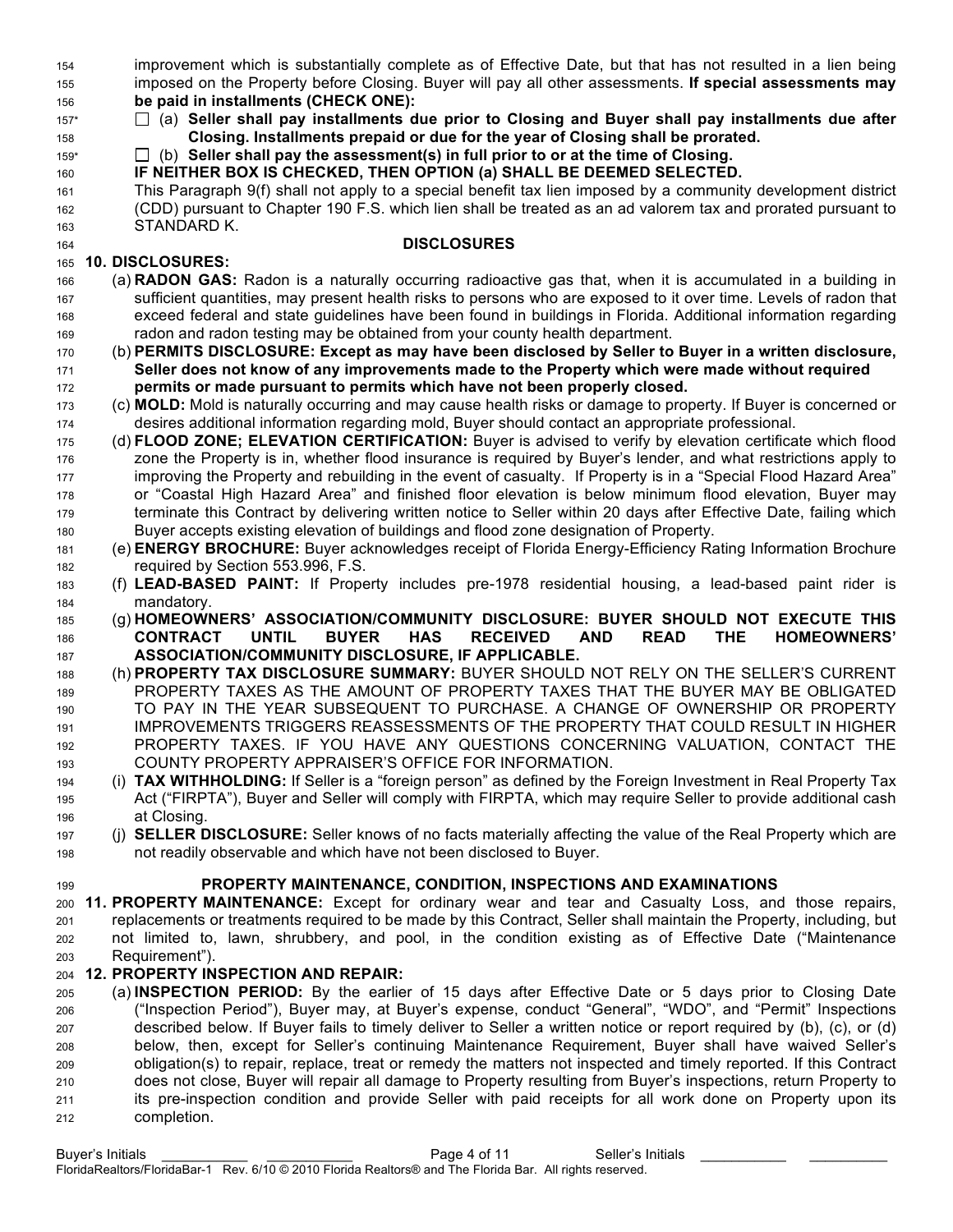#### (b) **GENERAL PROPERTY INSPECTION AND REPAIR:**

 (i) **General Inspection:** Those items specified in Paragraph 12(b)(ii) below, which Seller is obligated to repair or replace ("General Repair Items") may be inspected ("General Inspection") by a person who specializes in and holds an occupational license (if required by law) to conduct home inspections or who holds a Florida license to repair and maintain the items inspected ("Professional Inspector"). Buyer shall, within the Inspection Period, inform Seller of any General Repair Items that are not in the condition required by (b)(ii) below by delivering to Seller either a written notice or a copy of the portion of Professional Inspector's written report dealing with such items.

 (ii) **Property Condition:** The following items shall be free of leaks, water damage or structural damage: ceiling, roof (including fascia and soffits), exterior and interior walls, doors, windows, and foundation. The above items together with pool, pool equipment, non-leased major appliances, heating, cooling, mechanical, electrical, security, sprinkler, septic and plumbing systems and machinery, seawalls, and dockage, are, and shall be maintained until Closing, in "Working Condition" (defined below). Torn screens (including pool and patio screens), fogged windows, and missing roof tiles or shingles will be repaired or replaced by Seller prior to Closing. Seller is not required to repair or replace "Cosmetic Conditions" (defined below), unless the Cosmetic Conditions resulted from a defect in an item Seller is obligated to repair or replace. "Working Condition" means operating in the manner in which the item was designed to operate. "Cosmetic Conditions" means aesthetic imperfections that do not affect Working Condition of the item, including, but not limited to, pitted marcite; tears, worn spots and discoloration of floor coverings, wallpapers, or window treatments; nail holes, scrapes, scratches, dents, chips or caulking in ceilings, walls, flooring, tile, fixtures, or mirrors; and minor cracks in walls, floor tiles, windows, driveways, sidewalks, pool decks, and garage and patio floors. Cracked roof tiles, curling or worn shingles, or limited roof life shall not be considered defects Seller must repair or replace, so long as there is no evidence of actual leaks, leakage or structural damage.

- (iii) **General Property Repairs:** Seller is only obligated to make such general repairs as are necessary to bring items into the condition specified in Paragraph 12(b)(ii) above. Seller will, within 5 days after receipt of Buyer's written notice or General Inspection report, either have the reported repairs to General Repair Items estimated by an appropriately licensed person and a copy delivered to Buyer, or have a second inspection made by a Professional Inspector and provide a copy of such report and estimates of repairs to Buyer. If Buyer's and Seller's inspection reports differ and the parties cannot resolve the differences, Buyer and Seller together will choose, and equally split the cost of, a third Professional Inspector, whose written report will be binding on the parties.
- If costs to repair General Repair Items equals or is less than the General Repair Limit, Seller will have repairs made in accordance with Paragraph 12(f). If cost to repair General Repair Items exceeds the General Repair Limit, then within 5 days after a party's receipt of the last estimate: (A) Seller may elect to pay the excess by delivering written notice to Buyer, or (B) Buyer may deliver written notice to Seller designating which repairs of General Repair Items Seller shall make (at a total cost to Seller not exceeding the General Repair Limit) and agreeing to accept the balance of General Repair Items in their "as is" condition, subject to Seller's continuing Maintenance Requirement. If neither party delivers such written notice to the other, then either party may terminate this Contract and Buyer shall be refunded the Deposit, thereby releasing Buyer and Seller from all further obligations under this Contract.

## (c) **WOOD DESTROYING ORGANISM ("WDO") INSPECTION AND REPAIR:**

 (i) **WDO Inspection:** The Property may be inspected by a Florida-licensed pest control business ("WDO Inspector") to determine the existence of past or present WDO infestation and damage caused by infestation ("WDO Inspection"). Buyer shall, within the Inspection Period, deliver a copy of the WDO Inspector's written report to Seller if any evidence of WDO infestation or damage is found. "Wood Destroying Organism" ("WDO") means arthropod or plant life, including termites, powder-post beetles, oldhouse borers and wood-decaying fungi, that damages or infests seasoned wood in a structure, excluding fences.

 (ii) **WDO Repairs:** If Seller previously treated the Property for the type of WDO found by Buyer's WDO Inspection, Seller does not have to retreat the Property if there is no visible live infestation, and Seller, at Seller's cost, transfers to Buyer at Closing a current full treatment warranty for the type of WDO found. Seller will, within 5 days after receipt of Buyer's WDO Inspector's report, have reported WDO damage estimated by an appropriately licensed person, necessary corrective treatment, if any, estimated by a WDO Inspector, and a copy delivered to Buyer. Seller will have treatments and repairs made in accordance with Paragraph 12(f) below up to the WDO Repair Limit. If cost to treat and repair the WDO infestations and damage to Property exceeds the WDO Repair Limit, then within 5 days after receipt of Seller's estimate, Buyer may deliver written notice to Seller agreeing to pay the excess, or designating which WDO repairs Seller shall make (at a total cost to Seller not exceeding the WDO Repair Limit), and accepting the balance of the Property in its "as is" condition with regard to WDO infestation and damage, subject to Seller's continuing Maintenance Requirement. If Buyer does not deliver such written notice to Seller, then either party may terminate this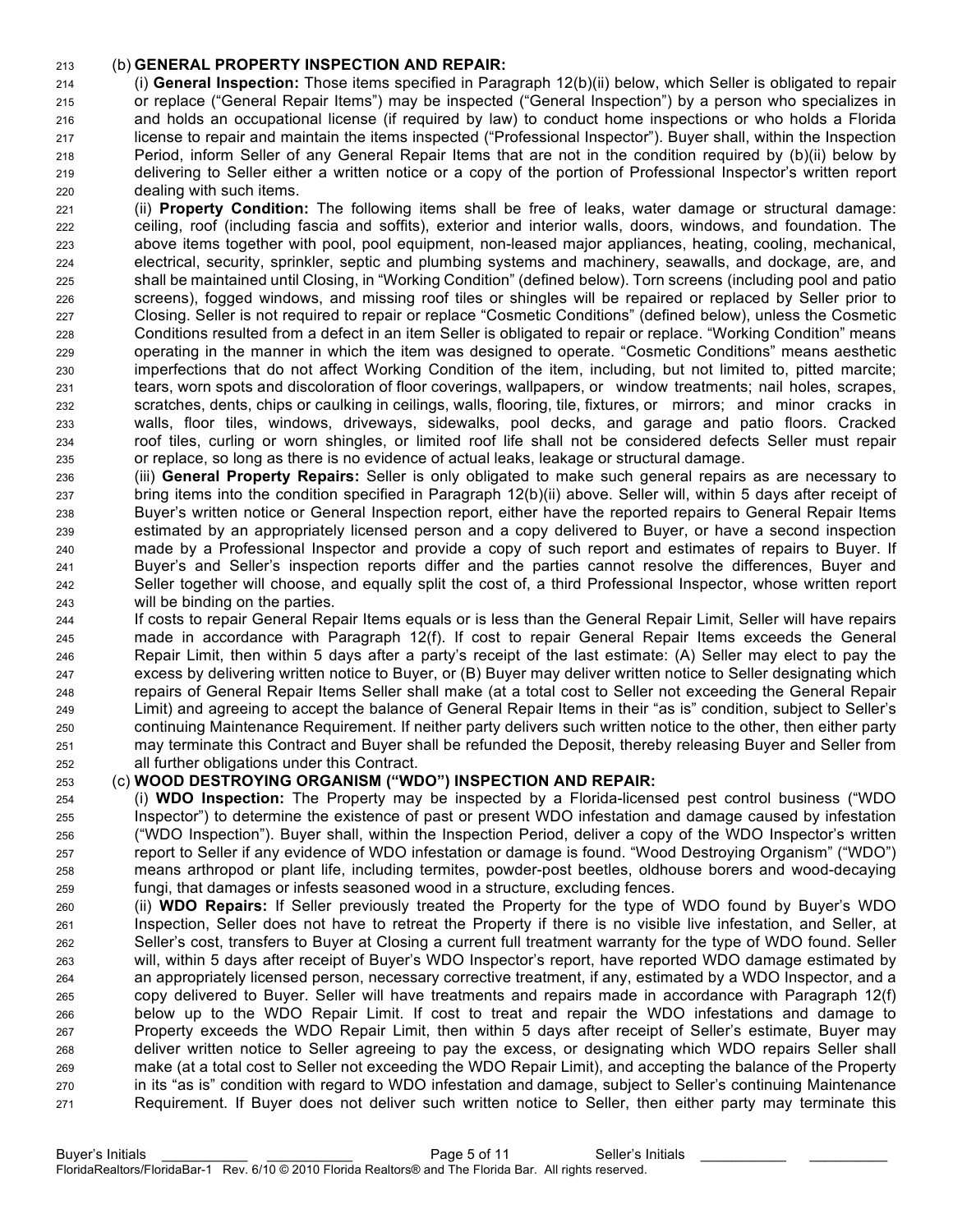Contract by written notice to the other, and Buyer shall be refunded the Deposit, thereby releasing Buyer and Seller from all further obligations under this Contract.

## (d) **INSPECTION AND CLOSE-OUT OF BUILDING PERMITS:**

 (i) **Permit Inspection:** Buyer may have an inspection and examination of records and documents made to determine whether there exist any open or expired building permits or unpermitted improvements to the Property ("Permit Inspection"). Buyer shall, within the Inspection Period, deliver written notice to Seller of the existence of any open or expired building permits or unpermitted improvements to the Property.

 (ii) **Close-Out of Building Permits:** Seller will, within 5 days after receipt of Buyer's Permit Inspection notice, have an estimate of costs to remedy Permit Inspection items prepared by an appropriately licensed person and a copy delivered to Buyer. No later than 5 days prior to Closing Date, Seller shall, up to the Permit Limit have open and expired building permits identified by Buyer or known to Seller closed by the applicable governmental entity, and obtain and close any required building permits for improvements to the Property. Prior to Closing Date, Seller will provide Buyer with any written documentation that all open and expired building permits identified by Buyer or known to Seller have been closed out and that Seller has obtained required building permits for improvements to the Property. If final permit inspections cannot be performed due to delays by the governmental entity, Closing Date shall be extended for up to 10 days to complete such final inspections, failing which, either party may terminate this Contract, and Buyer shall be refunded the Deposit, thereby releasing Buyer and Seller from all further obligations under this Contract.

 If cost to close open or expired building permits or to remedy any permit violation of any governmental entity exceeds Permit Limit, then within 5 days after a party's receipt of estimates of cost to remedy: (A) Seller may elect to pay the excess by delivering written notice to Buyer; or (B) Buyer may deliver written notice to Seller accepting the Property in its "as is" condition with regard to building permit status and agreeing to receive credit from Seller at Closing in the amount of Permit Limit. If neither party delivers such written notice to the other, then either party may terminate this Contract and Buyer shall be refunded the Deposit, thereby releasing Buyer and Seller from all further obligations under this Contract.

- (e) **WALK-THROUGH INSPECTION/RE-INSPECTION:** On the day prior to Closing Date, or on Closing Date prior to time of Closing, as specified by Buyer, Buyer or Buyer's representative may perform a walk-through (and follow-up walk-through, if necessary) inspection of the Property solely to confirm that all items of Personal Property are on the Property and to verify that Seller has maintained the Property as required by the Maintenance Requirement, has made repairs and replacements required by this Contract, and has met all other contractual obligations.
- (f) **REPAIR STANDARDS; ASSIGNMENT OF REPAIR AND TREATMENT CONTRACTS AND WARRANTIES:** All repairs and replacements shall be completed in a good and workmanlike manner by an appropriately licensed person, in accordance with all requirements of law, and shall consist of materials or items of quality, value, capacity and performance comparable to, or better than, that existing as of the Effective Date. Except as provided in Paragraph 12(c)(ii), at Buyer's option and cost, Seller will, at Closing, assign all assignable repair, treatment and maintenance contracts and warranties to Buyer.

## **ESCROW AGENT AND BROKER**

 **13. ESCROW AGENT:** Any Closing Agent or Escrow Agent (collectively "Agent") receiving the Deposit, other funds and other items is authorized, and agrees by acceptance of them, to deposit them promptly, hold same in escrow within the State of Florida and, subject to **COLLECTION**, disburse them in accordance with terms and conditions of this Contract. Failure of funds to become **COLLECTED** shall not excuse Buyer's performance. When conflicting demands for the Deposit are received, or Agent has a good faith doubt as to entitlement to the Deposit, Agent may take such actions permitted by this Paragraph 13, as Agent deems advisable. If in doubt as to Agent's duties or liabilities under this Contract, Agent may, at Agent's option, continue to hold the subject matter of the escrow until the parties agree to its disbursement or until a final judgment of a court of competent jurisdiction shall determine the rights of the parties, or Agent may deposit same with the clerk of the circuit court having jurisdiction of the dispute. An attorney who represents a party and also acts as Agent may represent such party in such action. Upon notifying all parties concerned of such action, all liability on the part of Agent shall fully terminate, except to the extent of accounting for any items previously delivered out of escrow. If a licensed real estate broker, Agent will comply with provisions of Chapter 475, F.S., as amended and FREC rules to timely resolve escrow disputes through mediation, arbitration, interpleader or an escrow disbursement order.

 Any proceeding between Buyer and Seller wherein Agent is made a party because of acting as Agent hereunder, or in any proceeding where Agent interpleads the subject matter of the escrow, Agent shall recover reasonable attorney's fees and costs incurred, to be paid pursuant to court order out of the escrowed funds or equivalent. Agent shall not be liable to any party or person for mis-delivery of any escrowed items, unless such mis-delivery is due to Agent's willful breach of this Contract or Agent's gross negligence. This Paragraph 13 shall survive Closing or termination of this Contract.

 **14. PROFESSIONAL ADVICE; BROKER LIABILITY:** Broker advises Buyer and Seller to verify Property condition, square footage, and all other facts and representations made pursuant to this Contract and to consult appropriate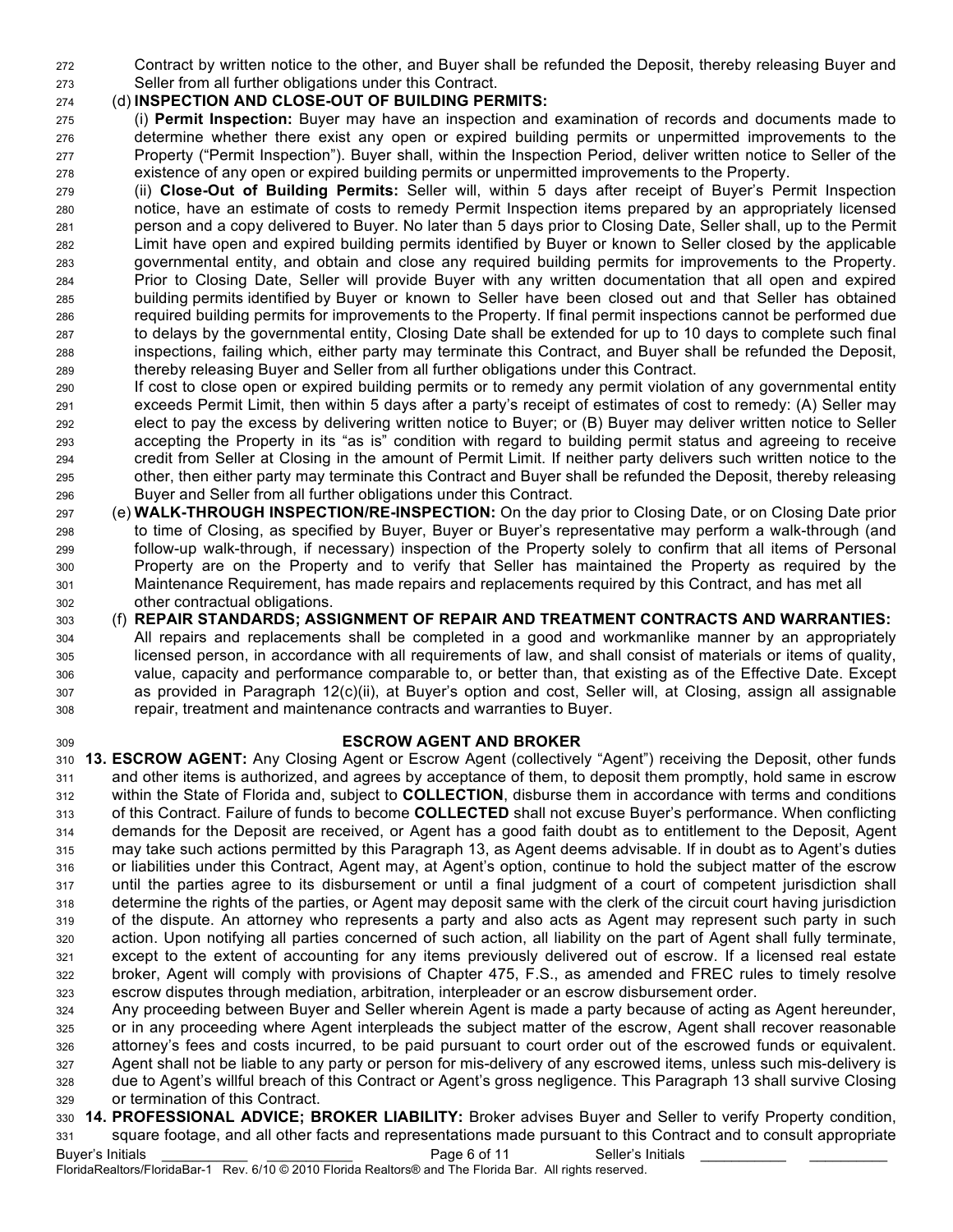professionals for legal, tax, environmental, and other specialized advice concerning matters affecting the Property and the transaction contemplated by this Contract. Broker represents to Buyer that Broker does not reside on the Property and that all representations (oral, written or otherwise) by Broker are based on Seller representations or public records. **BUYER AGREES TO RELY SOLELY ON SELLER, PROFESSIONAL INSPECTORS AND GOVERNMENTAL AGENCIES FOR VERIFICATION OF PROPERTY CONDITION, SQUARE FOOTAGE AND FACTS THAT MATERIALLY AFFECT PROPERTY VALUE AND NOT ON THE REPRESENTATIONS (ORAL, WRITTEN OR OTHERWISE) OF BROKER.** Buyer and Seller (individually, the "Indemnifying Party") each individually indemnifies, holds harmless, and releases Broker and Broker's officers, directors, agents and employees from all liability for loss or damage, including all costs and expenses, and reasonable attorney's fees at all levels, suffered or incurred by Broker and Broker's officers, directors, agents and employees in connection with or arising from claims, demands or causes of action instituted by Buyer or Seller based on: (i) inaccuracy of information provided by the Indemnifying Party or from public records; (ii) Indemnifying Party's misstatement(s) or failure to perform contractual obligations; (iii) Broker's performance, at Indemnifying Party's request, of any task beyond the scope of services regulated by Chapter 475, F.S., as amended, including Broker's referral, recommendation or retention of any vendor for, or on behalf of Indemnifying Party; (iv) products or services provided by any such vendor for, or on behalf of, Indemnifying Party; and (v) expenses incurred by any such vendor. Buyer and Seller each assumes full responsibility for selecting and compensating their respective vendors and paying their other costs under this Contract whether or not this transaction closes. This Paragraph 14 will not relieve Broker of statutory obligations under Chapter 475, F.S., as amended. For purposes of this Paragraph 14, Broker will be treated as a party to this Contract. This Paragraph 14 shall survive Closing or termination of this Contract.

## **DEFAULT AND DISPUTE RESOLUTION**

## **15. DEFAULT:**

- (a) **BUYER DEFAULT:** If Buyer fails, neglects or refuses to perform Buyer's obligations under this Contract, including payment of the Deposit, within the time(s) specified, Seller may elect to recover and retain the Deposit for the account of Seller as agreed upon liquidated damages, consideration for execution of this Contract, and in full settlement of any claims, whereupon Buyer and Seller shall be relieved from all further obligations under this Contract, or Seller, at Seller's option, may, pursuant to Paragraph 16, proceed in equity to enforce Seller's rights under this Contract. The portion of the Deposit, if any, paid to Listing Broker upon default by Buyer, shall be split equally between Listing Broker and Cooperating Broker; provided however, Cooperating Broker's share shall not be greater than the commission amount Listing Broker had agreed to pay to Cooperating Broker.
- (b) **SELLER DEFAULT:** If for any reason other than failure of Seller to make Seller's title marketable after reasonable diligent effort, Seller fails, neglects or refuses to perform Seller's obligations under this Contract, Buyer may elect to receive return of Buyer's Deposit without thereby waiving any action for damages resulting from Seller's breach, and, pursuant to Paragraph 16, may seek to recover such damages or seek specific performance.
- This Paragraph 15 shall survive Closing or termination of this Contract.
- **16. DISPUTE RESOLUTION:** Unresolved controversies, claims and other matters in question between Buyer and Seller arising out of, or relating to, this Contract or its breach, enforcement or interpretation ("Dispute") will be settled as follows:
- (a) Buyer and Seller will have 10 days after the date conflicting demands for the Deposit are made to attempt to resolve such Dispute, failing which, Buyer and Seller shall submit such Dispute to mediation under Paragraph 16(b).
- (b) Buyer and Seller shall attempt to settle Disputes in an amicable manner through mediation pursuant to Florida Rules for Certified and Court-Appointed Mediators and Chapter 44, F.S., as amended (the "Mediation Rules"). The mediator must be certified or must have experience in the real estate industry. Injunctive relief may be sought without first complying with this Paragraph 16(b). Disputes not settled pursuant to this Paragraph 16 may be resolved by instituting action in the appropriate court having jurisdiction of the matter.
- This Paragraph 16 shall survive Closing or termination of this Contract.
- **17. ATTORNEY'S FEES; COSTS:** The parties will split equally any mediation fee incurred in any mediation permitted by this Contract, and each party will pay their own costs, expenses and fees, including attorney's fees, incurred in conducting the mediation. In any litigation permitted by this Contract, the prevailing party shall be entitled to recover from the non-prevailing party costs and fees, including reasonable attorney's fees, incurred in conducting the litigation. This Paragraph 17 shall survive Closing or termination of this Contract.
- 

## **STANDARDS FOR REAL ESTATE TRANSACTIONS ("STANDARDS")**

## **18. STANDARDS:**

#### **A. TITLE:**

 (i) **TITLE EVIDENCE; RESTRICTIONS; EASEMENTS; LIMITATIONS:** Within the time period provided in Paragraph 9(c), the Title Commitment, with legible copies of instruments listed as exceptions attached thereto, shall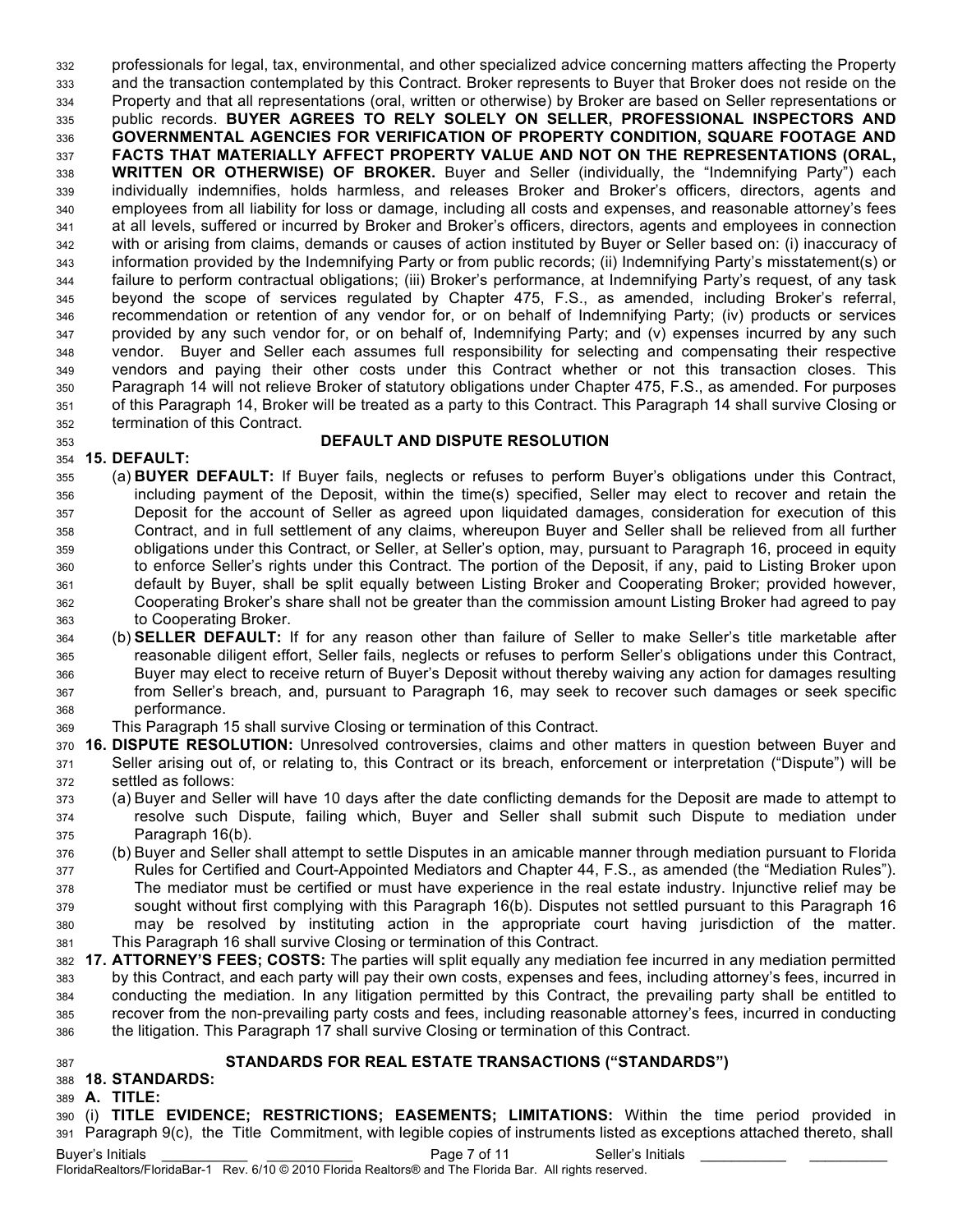#### **STANDARDS FOR REAL ESTATE TRANSACTIONS (CONTINUED)**

 be issued and delivered to Buyer. The Title Commitment shall set forth those matters to be discharged by Seller at or before Closing and shall provide that, upon recording of the deed to Buyer, an owner's policy of title insurance in the amount of the Purchase Price, shall be issued to Buyer insuring Buyer's marketable title to the Real Property, subject only to the following matters: (a) comprehensive land use plans, zoning, and other land use restrictions, prohibitions and requirements imposed by governmental authority; (b) restrictions and matters appearing on the Plat or otherwise common to the subdivision; (c) outstanding oil, gas and mineral rights of record without right of entry; (d) unplatted public utility easements of record (located contiguous to real property lines and not more than 10 feet in width as to rear or front lines and 7 1/2 feet in width as to side lines); (e) taxes for year of Closing and subsequent years; and (f) assumed mortgages and purchase money mortgages, if any (if additional items, attach addendum); provided, that, unless waived by Paragraph 12 (a), there exists at Closing no violation of the foregoing and none prevent use of the Property for **RESIDENTIAL PURPOSES**. If there exists at Closing any violation of items identified in (b) – (f) above, then the same shall be deemed a title defect. Marketable title shall be determined according to applicable Title Standards adopted by authority of The Florida Bar and in accordance with law.

 (ii) **TITLE EXAMINATION:** Buyer shall have 5 days after receipt of Title Commitment to examine it and notify Seller in writing specifying defect(s), if any, that render title unmarketable. If Seller provides Title Commitment and it is delivered to Buyer less than 5 days prior to Closing Date, Buyer may extend Closing for up to 5 days after date of receipt to examine same in accordance with this STANDARD A. Seller shall have 30 days ("Cure Period") after receipt of Buyer's notice to take reasonable diligent efforts to remove defects. If Buyer fails to so notify Seller, Buyer shall be deemed to have accepted title as it then is. If Seller cures defects within Cure Period, Seller will deliver written notice to Buyer (with proof of cure acceptable to Buyer and Buyer's attorney) and the parties will close this Contract on Closing Date (or if Closing Date has passed, within 10 days after Buyer's receipt of Seller's notice). If Seller is unable to cure defects within Cure Period, then Buyer may, within 5 days after expiration of Cure Period, deliver written notice to Seller: (a) extending Cure Period for a specified period not to exceed 120 days within which Seller shall continue to use reasonable diligent effort to remove or cure the defects ("Extended Cure Period"); or (b) electing to accept title with existing defects and close this Contract on Closing Date (or if Closing Date has passed, within the earlier of 10 days after end of Extended Cure Period or Buyer's receipt of Seller's notice), or (c) electing to terminate this Contract and receive a refund of the Deposit, thereby releasing Buyer and Seller from all further obligations under this Contract. If after reasonable diligent effort, Seller is unable to timely cure defects, and Buyer does not waive the defects, this Contract shall terminate, and Buyer shall receive a refund of the Deposit, thereby releasing Buyer and Seller from all further obligations under this Contract.

 **B. SURVEY:** If Survey discloses encroachments on the Real Property or that improvements located thereon encroach on setback lines, easements, or lands of others; or violate any restrictions, covenants, or applicable governmental regulations described in STANDARD A (i)(a), (b) or (d) above, Buyer shall deliver written notice of such matters, together with a copy of Survey, to Seller within 5 days after Buyer's receipt of Survey, but no later than Closing. If Buyer timely delivers such notice and Survey to Seller, such matters identified in the notice and Survey shall constitute a title defect, subject to cure obligations of STANDARD A above. If Seller has delivered a prior survey, Seller shall, at Buyer's request, execute an affidavit of "no change" to the Real Property since the preparation of such prior survey, to the extent the affirmations therein are true and correct.

 **C. INGRESS AND EGRESS:** Seller represents that there is ingress and egress to the Real Property and title to the Real Property is insurable in accordance with STANDARD A without exception for lack of legal right of access.

 **D. LEASES:** Seller shall, within 5 days after Inspection Period, furnish to Buyer copies of all written leases and estoppel letters from each tenant specifying nature and duration of tenant's occupancy, rental rates, advanced rent and security deposits paid by tenant, and income and expense statements for preceding 12 months ("Lease Information"). If Seller is unable to obtain estoppel letters from tenant(s), the same information shall be furnished by Seller to Buyer within that time period in the form of a Seller's affidavit, and Buyer may thereafter contact tenant(s) to confirm such information. If terms of the lease(s) differ materially from Seller's representations, Buyer may deliver written notice to Seller within 5 days after receipt of Lease Information, but no later than 5 days prior to Closing Date, terminating this Contract and receive a refund of the Deposit, thereby releasing Buyer and Seller from all further obligations under this Contract. Seller shall, at Closing, deliver and assign all original leases to Buyer who shall assume Seller's obligation thereunder.

 **E. LIENS:** Seller shall furnish to Buyer at Closing an affidavit attesting; (i) to the absence of any financing statement, claims of lien or potential lienors known to Seller, and (ii) that there have been no improvements or repairs to the Real Property for 90 days immediately preceding Closing Date. If the Real Property has been improved or repaired within that time, Seller shall deliver releases or waivers of construction liens executed by all general contractors, subcontractors, suppliers and materialmen in addition to Seller's lien affidavit setting forth names of all such general contractors, subcontractors, suppliers and materialmen, further affirming that all charges for improvements or repairs which could serve as a basis for a construction lien or a claim for damages have been paid or will be paid at Closing.

**F. TIME:** Calendar days shall be used in computing time periods. Any time periods provided for in this Contract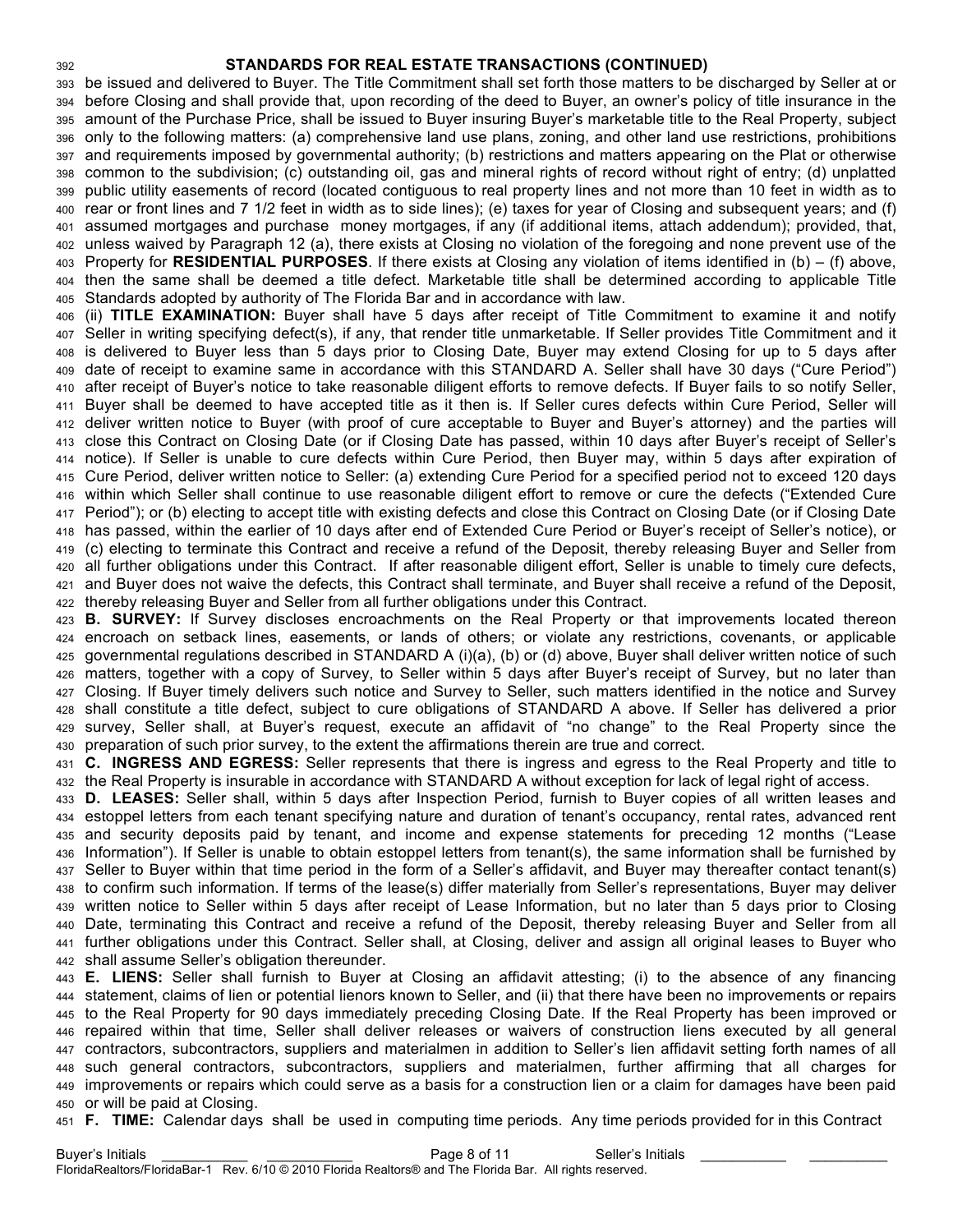#### **STANDARDS FOR REAL ESTATE TRANSACTIONS (CONTINUED)**

 which shall end on a Saturday, Sunday, or a national legal holiday (see 5 U.S.C. 6103) shall extend to 5:00 p.m. (where the Property is located) of the next business day. **Time is of the essence in this Contract.**

 **G. FORCE MAJEURE**: Buyer or Seller shall not be required to perform any obligation under this Contract or be liable to each other for damages so long as performance or non-performance of the obligation is delayed, caused or prevented by Force Majeure. "Force Majeure" means: hurricanes, earthquakes, floods, fire, acts of God, unusual transportation delays, wars, insurrections, acts of terrorism, and any other cause not reasonably within control of Buyer or Seller, and which, by exercise of reasonable diligent effort, the non-performing party is unable in whole or in part to prevent or overcome. All time periods, including Closing Date, will be extended for the period that the Force Majeure prevents performance under this Contract, provided, however, if such Force Majeure continues to prevent performance under this Contract more than 14 days beyond Closing Date, then either party may terminate this Contract by delivering written notice to the other and the Deposit shall be refunded to Buyer, thereby releasing Buyer and Seller from all further obligations under this Contract.

 **H. CONVEYANCE:** Seller shall convey marketable title to the Real Property by statutory warranty, trustee's, personal representative's, or guardian's deed, as appropriate to the status of Seller, subject only to matters described in STANDARD A and those accepted by Buyer. Personal Property shall, at request of Buyer, be transferred by absolute bill of sale with warranty of title, subject only to such matters as may be provided for in this Contract.

**I. CLOSING LOCATION; DOCUMENTS; AND PROCEDURE:**

 (i) **LOCATION:** Closing will take place in the county where the Real Property is located at the office of the attorney or other closing agent ("Closing Agent") designated by the party paying for the owner's policy of title insurance, or, if no title insurance, designated by Seller. Closing may be conducted by mail or electronic means.

 (ii) **CLOSING DOCUMENTS:** At Closing, Seller shall furnish and pay for, as applicable, deed, bill of sale, certificate of title, construction lien affidavit, owner's possession affidavit, assignments of leases, and corrective instruments. Seller shall provide Buyer with paid receipts for all work done on the Property pursuant to this Contract. Buyer shall furnish and pay for, as applicable, mortgage, mortgage note, security agreement, financing statements, survey, base elevation certification, and other documents required by Buyer's lender.

 (iii) **PROCEDURE:** The deed shall be recorded upon **COLLECTION** of all closing funds. If the Title Commitment provides insurance against adverse matters pursuant to Section 627.7841, F.S., as amended, the escrow closing procedure required by STANDARD J shall be waived, and Closing Agent shall, **subject to COLLECTION of all closing funds**, disburse at Closing the brokerage fees to Broker and the net sale proceeds to Seller.

 **J. ESCROW CLOSING PROCEDURE:** If Title Commitment issued pursuant to Paragraph 9(c) does not provide for insurance against adverse matters as permitted under Section 627.7841, F.S., as amended, the following escrow and closing procedures shall apply: (1) all Closing proceeds shall be held in escrow by the Closing Agent for a period of not more than 10 days after Closing; (2) if Seller's title is rendered unmarketable, through no fault of Buyer, Buyer shall, within the 10 day period, notify Seller in writing of the defect and Seller shall have 30 days from date of receipt of such notification to cure the defect; (3) if Seller fails to timely cure the defect, the Deposit and all Closing funds paid by Buyer shall, within 5 days after written demand by Buyer, be refunded to Buyer and, simultaneously with such repayment, Buyer shall return the Personal Property, vacate the Real Property and re-convey the Property to Seller by special warranty deed and bill of sale; and (4) if Buyer fails to make timely demand for refund of the Deposit, Buyer shall take title as is, waiving all rights against Seller as to any intervening defect except as may be available to Buyer by virtue of warranties contained in the deed or bill of sale.

 **K. PRORATIONS; CREDITS:** The following recurring items will be made current (if applicable) and prorated as of the day prior to Closing Date, or date of occupancy if occupancy occurs before Closing Date: real estate taxes (including special benefit tax assessments imposed by a CDD), interest, bonds, association fees, insurance, rents and other expenses of Property. Buyer shall have option of taking over existing policies of insurance, if assumable, in which event premiums shall be prorated. Cash at Closing shall be increased or decreased as may be required by prorations to be made through day prior to Closing. Advance rent and security deposits, if any, will be credited to Buyer. Escrow deposits held by Seller's mortgagee will be paid to Seller. Taxes shall be prorated based on current year's tax with due allowance made for maximum allowable discount, homestead and other exemptions. If Closing occurs on a date when current year's millage is not fixed but current year's assessment is available, taxes will be prorated based upon such assessment and prior year's millage. If current year's assessment is not available, then taxes will be prorated on prior year's tax. If there are completed improvements on the Real Property by January 1st of year of Closing, which improvements were not in existence on January 1st of prior year, then taxes shall be prorated based upon prior year's millage and at an equitable assessment to be agreed upon between the parties, failing which, request shall be made to the County Property Appraiser for an informal assessment taking into account available exemptions. A tax proration based on an estimate shall, at either party's request, be readjusted upon receipt of current year's tax bill. This STANDARD K shall survive Closing.

 **L. ACCESS TO PROPERTY TO CONDUCT APPRAISALS, INSPECTIONS, AND WALK-THROUGH:** Seller shall, upon reasonable notice, provide utilities service and access to Property for appraisals and inspections, including a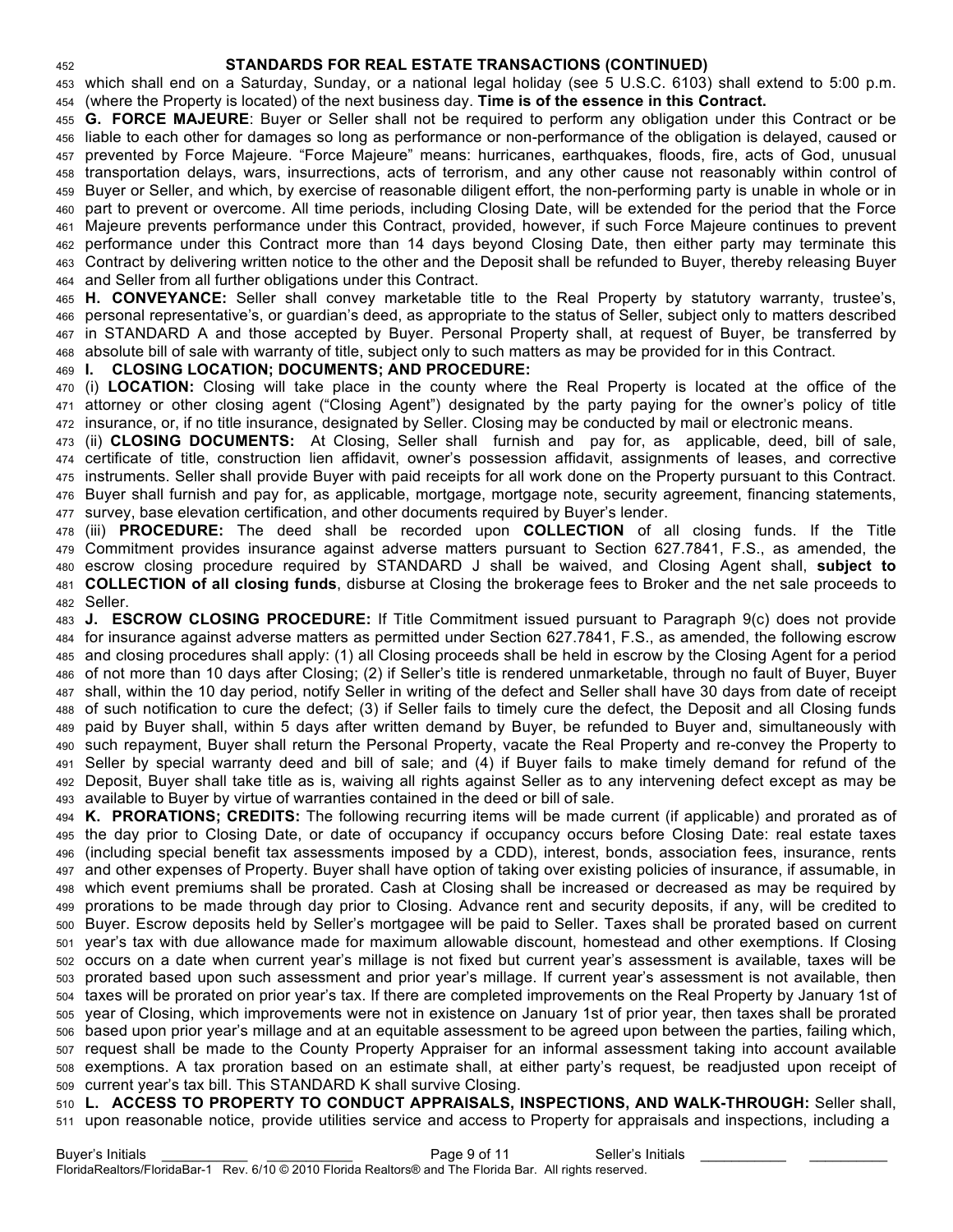#### **STANDARDS FOR REAL ESTATE TRANSACTIONS (CONTINUED)**

walk-through (or follow-up walk-through if necessary) prior to Closing.

 **M. RISK OF LOSS:** If, after Effective Date, but before Closing, Property is damaged by fire or other casualty ("Casualty Loss") and cost of restoration (which shall include cost of pruning or removing damaged trees) does not exceed 1.5% of Purchase Price, cost of restoration shall be an obligation of Seller and Closing shall proceed pursuant to terms of this Contract. If restoration is not completed as of Closing, a sum equal to 125% of estimated cost to complete restoration (not to exceed 1.5% of Purchase Price), will be escrowed at Closing. If actual cost of restoration exceeds escrowed amount, Seller shall pay such actual costs (but, not in excess of 1.5% of Purchase Price). Any unused portion of escrowed amount shall be returned to Seller. If cost of restoration exceeds 1.5% of Purchase Price, Buyer shall elect to either take Property "as is" together with the 1.5%, or receive a refund of the Deposit, thereby releasing Buyer and Seller from all further obligations under this Contract. Seller's sole obligation with respect to tree damage by casualty or other natural occurrence shall be cost of pruning or removal.

 **N. 1031 EXCHANGE:** If either Seller or Buyer wish to enter into a like-kind exchange (either simultaneous with Closing or deferred) under Section 1031 of the Internal Revenue Code ("Exchange"), the other party shall cooperate in all reasonable respects to effectuate the Exchange, including execution of documents; provided, however, cooperating party shall incur no liability or expense related to the Exchange, and Closing shall not be contingent upon, nor extended or delayed by, such Exchange.

 **O. CONTRACT NOT RECORDABLE; PERSONS BOUND; NOTICE; COPIES:** Neither this Contract nor any notice of it shall be recorded in any public records. This Contract shall be binding on, and inure to the benefit of, the parties and their respective heirs or successors in interest. Whenever the context permits, singular shall include plural and one gender shall include all. Notice and delivery given by or to the attorney or broker (including such broker's real estate licensee) representing any party shall be as effective as if given by or to that party. All notices must be in writing and may be made by mail, personal delivery or electronic (including "pdf") media. A legible facsimile or electronic (including "pdf") copy of this Contract and any signatures hereon shall be considered for all purposes as an original.

 **P. INTEGRATION; MODIFICATION:** This Contract contains the full and complete understanding and agreement of Buyer and Seller with respect to the transaction contemplated by this Contract and no prior agreements or representations shall be binding upon Buyer or Seller unless included in this Contract. No modification to or change in this Contract shall be valid or binding upon Buyer or Seller unless in writing and executed by the parties intended to be bound by it.

 **Q. WAIVER:** Failure of Buyer or Seller to insist on compliance with, or strict performance of, any provision of this Contract, or to take advantage of any right under this Contract, shall not constitute a waiver of other provisions or rights.

 **R. RIDERS; ADDENDA; TYPEWRITTEN OR HANDWRITTEN PROVISIONS:** Riders, addenda, and typewritten or handwritten provisions shall control all printed provisions of this Contract in conflict with them.

 **S. COLLECTION or COLLECTED: "COLLECTION" or "COLLECTED" means any checks tendered or received, including Deposits, have become actually and finally collected and deposited in the account of Escrow Agent or Closing Agent. Closing and disbursement of funds and delivery of Closing documents may be delayed by Closing Agent until such amounts have been COLLECTED in Closing Agent's accounts.**

 **T. LOAN COMMITMENT:** "Loan Commitment" means a statement by the lender setting forth the terms and conditions upon which the lender is willing to make a particular mortgage loan to a particular borrower.

 **U. APPLICABLE LAW AND VENUE:** This Contract shall be construed in accordance with the laws of the State of Florida and venue for resolution of all disputes, whether by mediation, arbitration or litigation, shall lie in the county in

which the Real Property is located.

| 556 | <b>ADDENDA AND ADDITIONAL TERMS</b>                                                                                    |                                 |                            |             |                                |
|-----|------------------------------------------------------------------------------------------------------------------------|---------------------------------|----------------------------|-------------|--------------------------------|
|     | 557 <b>19. ADDENDA:</b> The following additional terms are included in the attached addenda and incorporated into this |                                 |                            |             |                                |
|     | 558* Contract (Check if applicable):                                                                                   |                                 |                            |             |                                |
|     | □ A. Condominium Assn.                                                                                                 | $\Box$ L. Right to Inspect/     | $\Box$ R. Rezoning         | $\Box$ Y.   | Seller's Attorney              |
|     | $\sqcap$ B. Homeowners' Assn.                                                                                          | Cancel                          | $\Box$ S. Lease Purchase/  |             | Approval                       |
|     | $\Box$ C. Seller Financing                                                                                             | $\Box$ M. Defective Drywall     | Lease Option               | $\sqcup$ Z. | <b>Buyer's Attorney</b>        |
|     | $\Box$ D. Mortgage Assumption                                                                                          | $\Box$ N. Coastal Construction  | $\Box$ T. Pre-Closing      |             | Approval                       |
|     | $\Box$ E. FHA/VA Financing                                                                                             | Control Line                    | Occupancy                  |             | □ AA. Licensee-Personal        |
|     | $\Box$ F. Appraisal Contingency                                                                                        | $\Box$ O. Insulation Disclosure | $\Box$ U. Post-Closing     |             | Interest in Property           |
|     | $\sqcap$ G. Short Sale                                                                                                 | $\Box$ P. Pre-1978 Housing      | Occupancy                  |             | $\Box$ BB. Binding Arbitration |
|     | $\Box$ H. Homeowners' Insurance                                                                                        | Statement (Lead                 | $\Box$ V. Sale of Buyer's  |             | Other                          |
|     | $\Box$ I. FIRPTA                                                                                                       | Based Paint)                    | Property                   |             |                                |
|     | $\Box$ J. Interest-Bearing Acct.                                                                                       | $\Box$ Q. Housing for Older     | $\Box$ W. Back-up Contract |             |                                |
|     | $\Box$ K. "As Is"                                                                                                      | Persons                         | $\Box$ X. Kick-out Clause  |             |                                |
|     |                                                                                                                        |                                 |                            |             |                                |